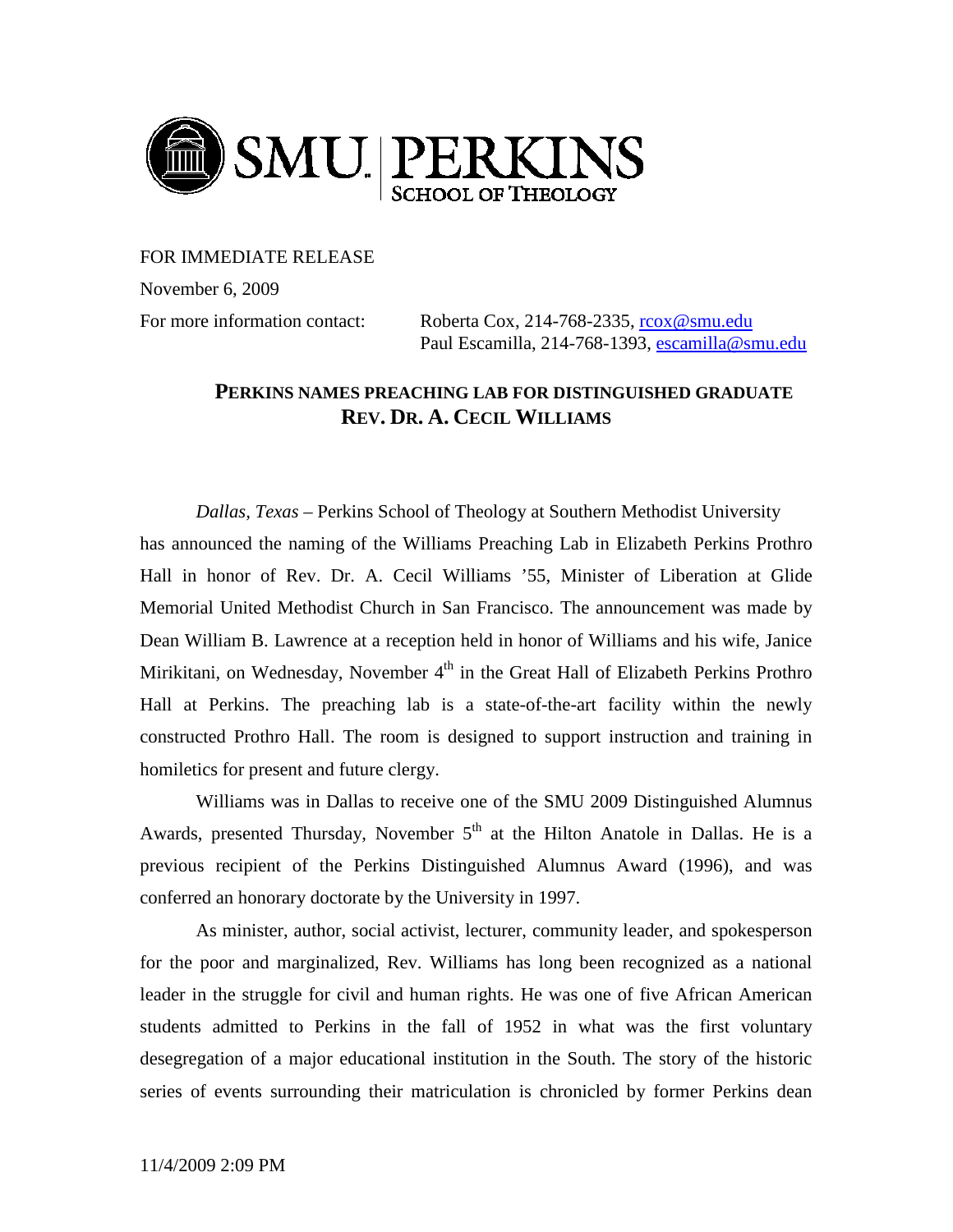Merrimon Cuninggim in *Perkins Led the Way: The Story of Desegregation at Southern Methodist University.* Williams went on to graduate from Perkins and begin his pastoral ministry. In 1963 he was appointed to Glide Memorial Methodist, a church of fewer than 50 members in a declining section of San Francisco. His extraordinary vision, prophetic imagination, and gifted leadership across more than 45 years have raised Glide to national prominence.

Today the church has a membership of more than 11,000, representing a multitude of races, ethnic backgrounds, cultures, social classes, and ages. Glide has garnered innumerable accolades for its radical embrace of its surrounding community, having developed myriad programs to enable San Francisco's poor to break the cycle of poverty and dependence. The church's extensive network of services includes the only food program in San Francisco offering three meals a day, 365 days a year, as well as an outpatient substance abuse treatment and recovery program that has received national recognition as a model of innovation. This particular program has moved hundreds from dependence and powerlessness to self-sufficiency and empowerment.

As a minister, author, and lecturer, Williams has become a national leader for urban ministry, social change, and responsible discipleship, not only in The United Methodist Church, but in church and society throughout the country and beyond. His many honors include an appointment to the Presidential Commission on Holocaust Assets and the bestowal of the National Caring Award by the Caring Institute in Washington, D.C. In May 2005, SMU recognized the contributions of Williams and his four pioneering African American colleagues at their  $50<sup>th</sup>$  anniversary commencement.

Williams' life and ministry continue to be transformative to the church and the unchurched, the rich and the poor, the educated and the uneducated, the powerful and the powerless. His untiring ministry has been both model and inspiration to countless others who share his vision of a just and humane society.

## *We invite you to visit our new website at [www.smu.edu/perkins](http://www.smu.edu/perkins) to learn more about Perkins School of Theology.*

*Perkins School of Theology, founded in 1911, is one of five official Universityrelated schools of theology of The United Methodist Church. Degree programs include*